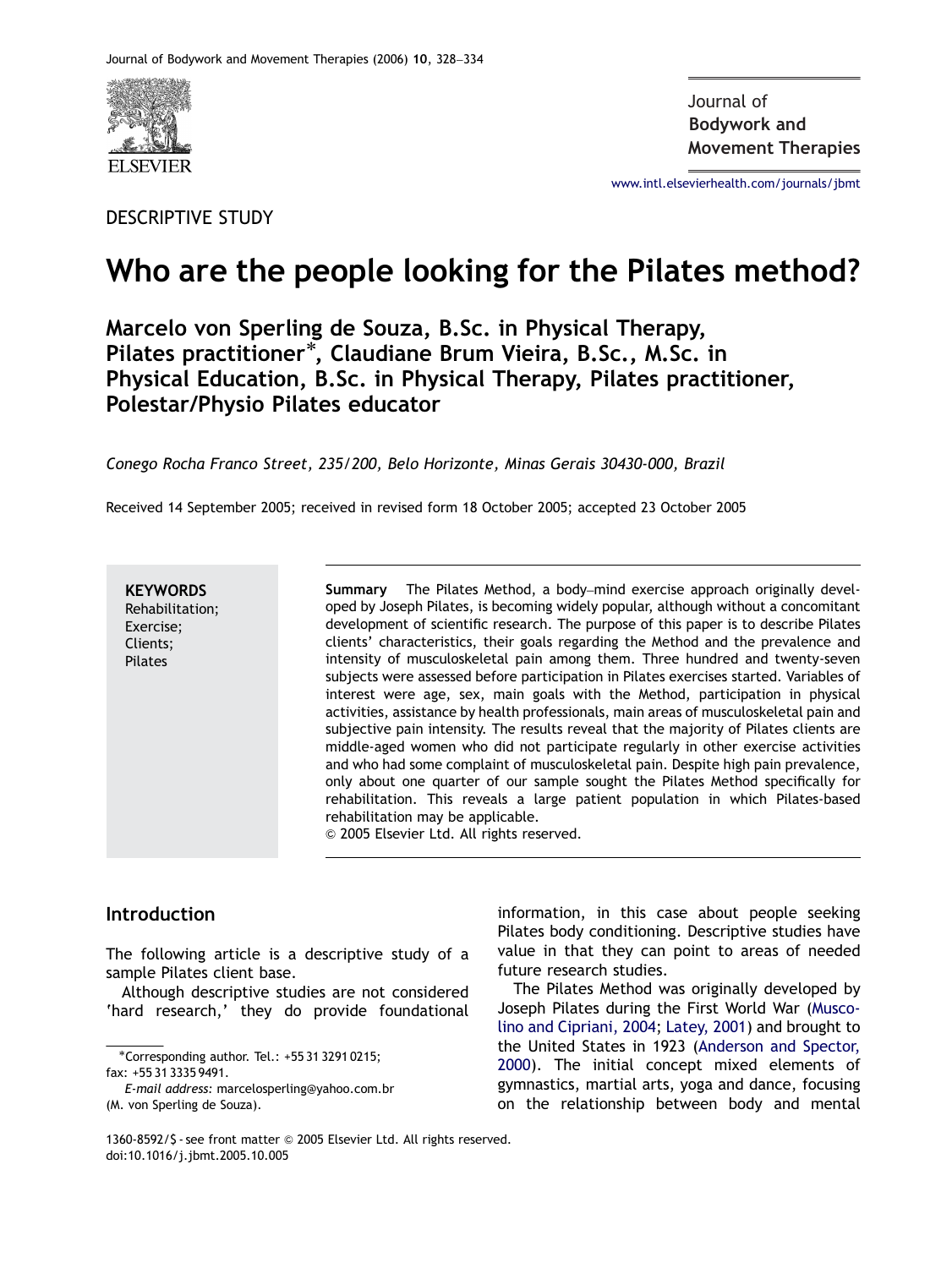discipline [\(Latey, 2001](#page-6-0); [Lange et al., 2000](#page-6-0)). Joseph Pilates believed that the goal of a healthy person should be to attain a strong mind and use it to gain total control over his physical body [\(Pilates and](#page-6-0)

[Miller, 1945](#page-6-0)). More recently, the traditional elements of the Pilates Method have been updated and incorporated into rehabilitation and fitness. This modern Pilates approach can be defined as a comprehensive body–mind conditioning, the main goals of which are efficient movement, core stability and enhanced performance [\(Akuthota and Nadler, 2004](#page-5-0); [Muscolino and Cipriani, 2004;](#page-6-0) [Blum, 2002](#page-5-0); [Anderson](#page-5-0) [and Spector, 2000\)](#page-5-0). In terms of rehabilitation, the return to functional activities is also a primary objective since the Method encourages movement earlier in the treatment process by providing the needed assistance [\(Anderson and Spector, 2000\)](#page-5-0).

The increasing popularity of the Pilates Method is evidenced by the participation of an estimated 5 million people practicing Pilates in the USA [\(Chang,](#page-5-0) [2000](#page-5-0)). [Latey \(2001\)](#page-6-0) suggests that the method's broadening approach, differences in population demands for physical activity and increases in injury prevention are some of the reasons for this growing interest.

Unfortunately, the increasing number of Pilates Method's clients and practitioners has not been accompanied by a concomitant development of research. For example, a search conducted by the present authors for the keyword 'Pilates' in MED-LINE (August 2, 2005, pilates [tw]) returned only 13 results. Of those, only two studies utilized interventions, one quasi-experimental study whose outcome measure was leaping ability ([Hutchinson](#page-6-0) [et al., 1998](#page-6-0)) and one experimental study in which the intervention was resistance exercise (Pilatesbased but not precisely Pilates exercises) and primary outcomes measures were adherence and participation ([Mallery et al., 2003\)](#page-6-0). The authors are not aware of published controlled or randomized clinical trials regarding Pilates Method efficacy. In a review investigating physical treatment for chronic low back pain, [Maher \(2004\)](#page-6-0) considered Pilates therapy an unevaluated treatment in which efficacy is unknown. The authors are also not aware of any descriptive study focusing on Pilates clients' characteristics.

The purpose of this paper is to describe a population sample of Pilates participants. Our interest is to understand the profile of people interested in Pilates and what their goals are regarding the Method. A second objective is to examine the prevalence and subjective intensity of musculoskeletal pain in subjects presenting for Pilates training.

## Methods

The study setting was a Pilates studio located in Belo Horizonte, Minas Gerais, Brazil. Our sample consisted of subjects who were assessed before participation in Pilates exercises. Data were obtained from physical assessment forms routinely used in the studio. Subjects whose assessments were performed over a specified 1 year and 10 months period (from January 2003 to November 2004) and whose assessment forms were satisfactorily completed were included. All participants of this study were kept anonymous, and no personal information was revealed.

The assessments were performed by physical therapists trained in Pilates-based rehabilitation. Data was manually extracted and compiled by a single author (MS). Variables of interest were age, sex, main goals with the Method, participation in other physical activities (subjects were considered inactive if they were not undertaking other form of exercise with a determined frequency, in the last month), assistance by other health professionals, complaint of musculoskeletal pain or disorder (affected anatomical site) and subjective pain intensity (verbal rating scale 0–10, with 0 meaning absence of pain and 10 being the worst pain ever experienced). The participants were allowed to freely report on variables, i.e. there were no closed answers in the assessment forms. In regards to goals with the Method, all related goals were considered for data analysis. Alternatively, for musculoskeletal pain, when participants reported more than one area of complaint, only the area with highest pain intensity was considered for analysis.

Statistical analysis was performed with SPSS 10.0 for Windows (SPSS, Chicago, IL, USA). Normality was checked by histograms, Q–Q plots and the Komolgorov–Smirnov test [\(Chan, 2003\)](#page-5-0). Continuous data were presented in descriptive statistics and categorical data were presented in percentages.

## Results

Three hundred and twenty-seven subjects were included in the study. There was a clear preponderance of women: 266 (81.3%) females versus 61 (18.7%) males. The mean age of the sample was 42 years old (range  $= 8-77$ , SD  $= 13.27$ ). The median age was also 42 years old. This exact same value for mean and median revealed a very homogenous sample in regards to age. Age plots ([Fig. 1\)](#page-2-0) and test of normality  $(P = 0.20)$  revealed a normal distribution.

Posture was the most desirable goal, being reported by 38.8% of the participants surveyed.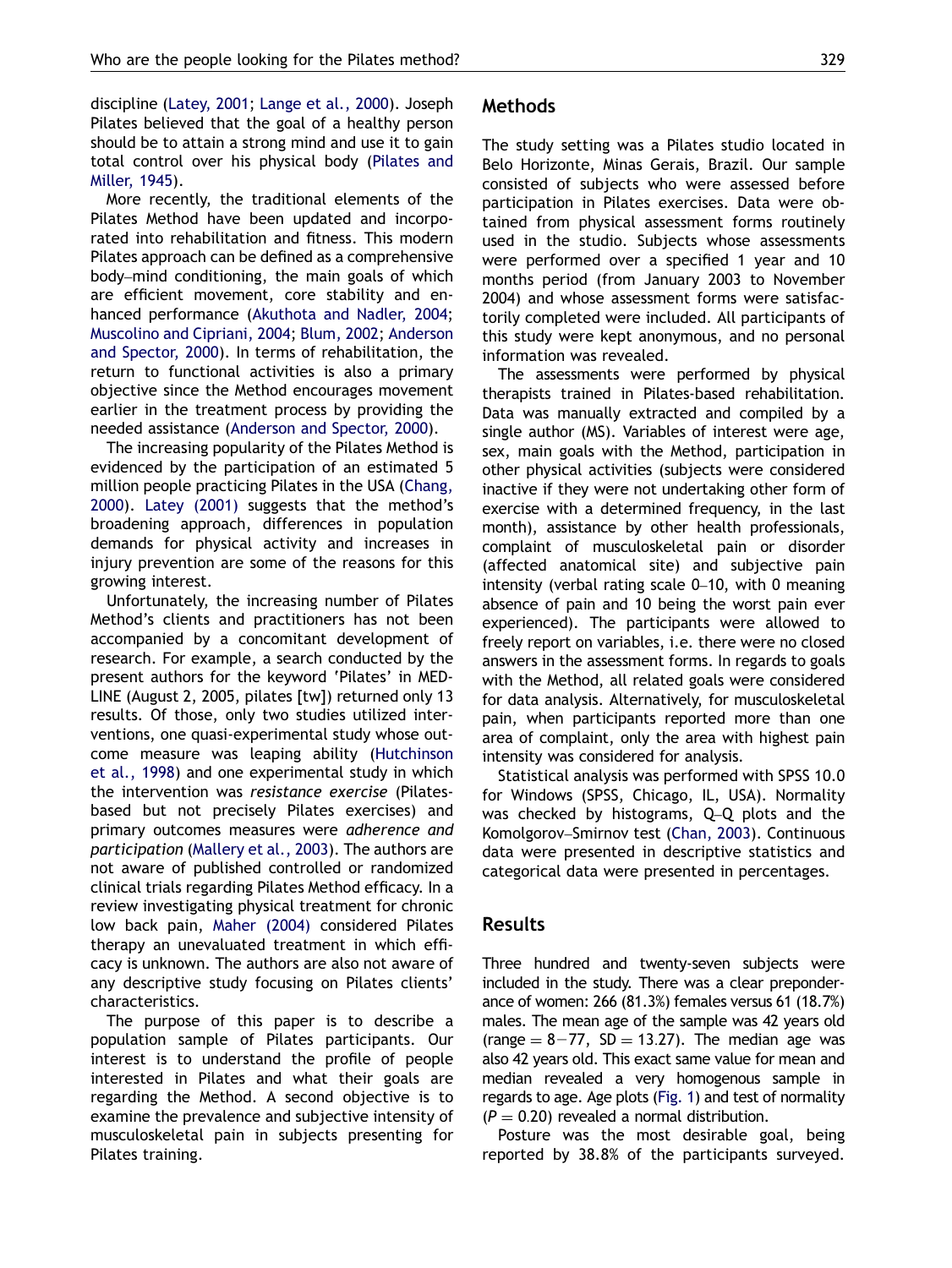<span id="page-2-0"></span>

Figure 1 Histogram and Q–Q plot of age distribution.

It was followed by flexibility (32.1%) and rehabilitation goals such as pain relief and treatment of musculoskeletal disorders (24.2%). Other goals reported were: muscle strength (19.0%), muscle leanness (18.4%), aesthetics (16.8%), overall wellness (16.8%), physical activity practice (13.2%), relaxation (12.8%), endurance conditioning (6.1%) and improvement of respiratory function (4.9%).

In all, 48.9% of the participants reported regular visits to physicians or other health care professionals. With respect to regular physical activities reports, most participants (54.7%) were inactive at the time of their assessment.

A large number of individuals (240; 73.4%) had complaints of some musculoskeletal pain or discomfort. The lumbar spine was the most commonly affected anatomical site, with 72 cases (30% of all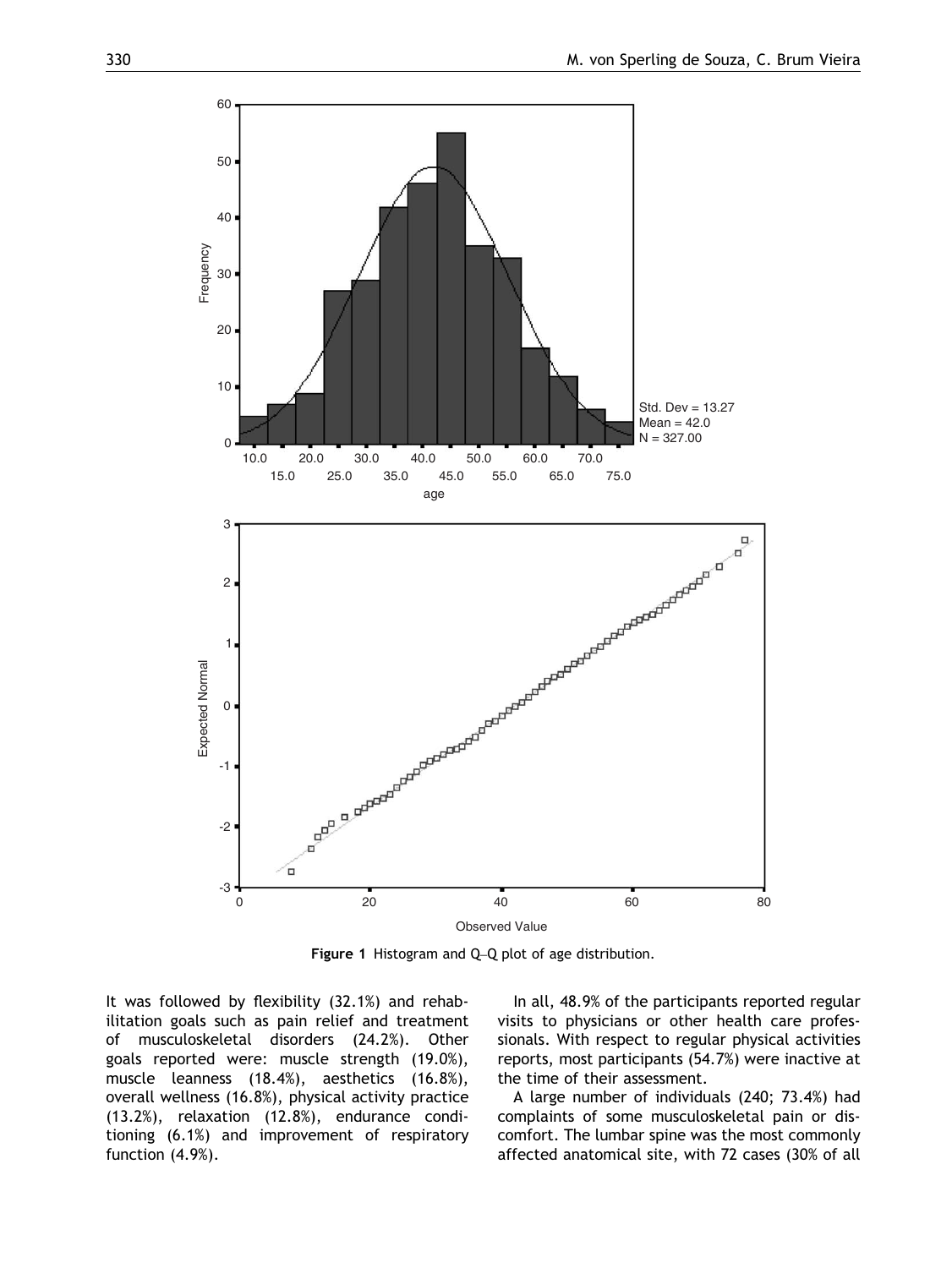Table 1 Distribution of musculoskeletal complaints by anatomical site.

| Location                  | Frequency  |
|---------------------------|------------|
| Lumbar spine              | 72 (30.00) |
| Cervical spine            | 44 (18.33) |
| Knee                      | 35 (14.58) |
| Shoulder                  | 19 (7.92)  |
| Scapula/upper trapezius   | 18 (7.50)  |
| Global/unspecific         | 11 (4.58)  |
| Foot/ankle                | 10(4.17)   |
| Thoracic spine            | 5(2.08)    |
| Hip                       | 5(2.08)    |
| Sacroiliac                | 5(2.08)    |
| Lower-extremity (diffuse) | 5(2.08)    |
| Upper-extremity (diffuse) | 5(2.08)    |
| Wrist                     | 2(0.83)    |
| Соссух                    | 2(0.83)    |
| Elbow                     | 1(0.42)    |
| Pubis                     | 1(0.42)    |

Values are numbers with percentages in parentheses. Only the main affected area (higher pain intensity) was considered when subjects indicated multiple pain areas.

complaints). The other most frequently cited sources of pain were the cervical spine with 44 occurrences (18.3%) and the knee joint with 35 occurrences (14.6%). Table 1 shows all affected areas and their frequencies.

Subjective pain intensity scores were only available for 148 individuals (61.6% of the musculoskeletal complaint cases). Therefore, there were 92 pain intensity missing values due to lack of application of a verbal numeric rating scale during the assessments. Considering only the available data, the mean pain value was 6.1 (range 1–10,  $SD = 2.25$ ). In contrast with age, pain did not show normal distribution in the statistical test value  $(P = 0.0001)$ , yet its distribution was still classified as normal based on histogram and Q–Q plots ([Fig. 2](#page-4-0)) (for details of normality assessment, see [Chan,](#page-5-0) [2003](#page-5-0)).

#### Discussion

This study provided an overview of the characteristics of Pilates clients. Most subjects in our sample were middle-aged women who did not participate regularly in other exercise activities, and who had some complaint of musculoskeletal pain or disorder. Our age findings are in agreement with the sample described in an observational study that assessed the effects of Pilates training on flexibility, body composition and health status [\(Segal et al.,](#page-6-0) [2004\)](#page-6-0). The male proportion in our sample, however, was slightly greater (18.7%) when compared to Segal's study (4.3%). In regards to musculoskeletal pain, these authors did not specifically assess it; instead, it was included in an overall health status outcome, so direct comparisons with our results could not be performed. No other variables matched and no further comparisons between studies were possible.

In terms of individual goals, it was clear that most people in our study looked for Pilates exercises in order to improve their posture and flexibility. Since posture and flexibility improvements are Pilates Method claims [\(Segal et al., 2004](#page-6-0); [Pilates and Miller, 1945](#page-6-0)), this was an expected finding. We also attribute this finding to the relationship usually assumed between body posture and musculoskeletal disorders, although the scientific literature shows controversial findings regarding this subject ([McAviney et al., 2005](#page-6-0); [Bullock et al., 2005;](#page-5-0) [Julius et al., 2004](#page-6-0)). It is important to note that [Segal et al. \(2004\)](#page-6-0) found no significant changes in posture but significant flexibility improvement after Pilates training. However, these authors utilize height and fingertip-to-floor distance as surrogates for posture and flexibility, respectively, which in our view can reflect limited operational definitions of this constructs. In another study, [Blum \(2002\)](#page-5-0) described functional improvements when Pilates Method was used as a co-intervention for chiropractic treatment of a patient with scoliosis in a case report, but no mentions to posture modifications were made.

A total of 54.7% of the participants were inactive at the time of their assessment, i.e. they were not participating regularly in other physical activities for at least 1 month. Only a very small percentage (13.2%) reported physical activity practice was a primary goal. However, this may be due to a variable's overlap, since subjects may have rather pointed out physical activities benefits (e.g. overall wellness, 16.8%). The importance of practicing some kind of physical activity for health improvement has become largely known by the general population, and its preventive efficacy finds support in recent systematic reviews and clinical trials, for conditions such as falls in elderly people ([Chang](#page-5-0) [et al., 2004](#page-5-0)), osteoarthritis ([Thomas et al., 2002\)](#page-6-0), hypertension ([Whelton et al., 2002;](#page-6-0) [Kelley and](#page-6-0) [Kelley, 2000](#page-6-0)) and diabetes (Boulé et al., 2001). Although there is no evidence regarding Pilates Method efficacy for these disorders, it is possible that people looked for Pilates with this interest, since these benefits are ascribed to physical activity in a general manner.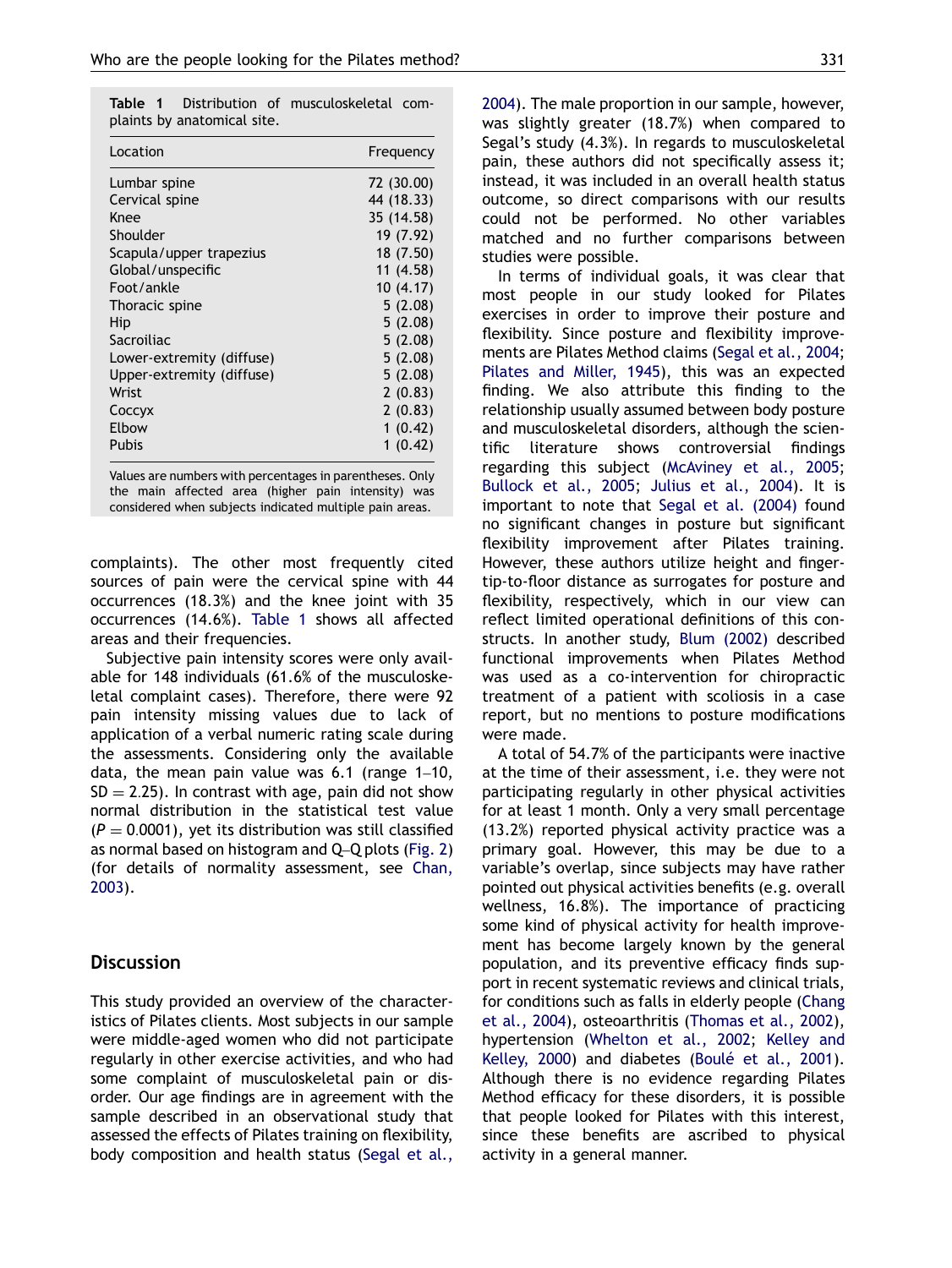<span id="page-4-0"></span>

Figure 2 Histogram and Q–Q plot of pain intensity distribution.

Psychological benefits of physical exercise have also been largely demonstrated, from elevation of mood state to the adjunctive treatment of disorders such as depression and anxiety [\(Craft and](#page-5-0) [Perna, 2004;](#page-5-0) [Scully et al., 1998\)](#page-6-0). Pilates Method's claims of body–mind conditioning and to bring a positive movement experience may reinforce the attraction of clients looking for psychological wellbeing. In our study, 12.8% of the participants reported relaxation as a primary goal.

Only 24% of our sample described rehabilitation as a primary reason for practicing Pilates exercises, although 73% reported some musculoskeletal pain or disorder. This may be an indication that the role of the Pilates Method as a rehabilitation technique is still unclear or unknown by many of the Pilates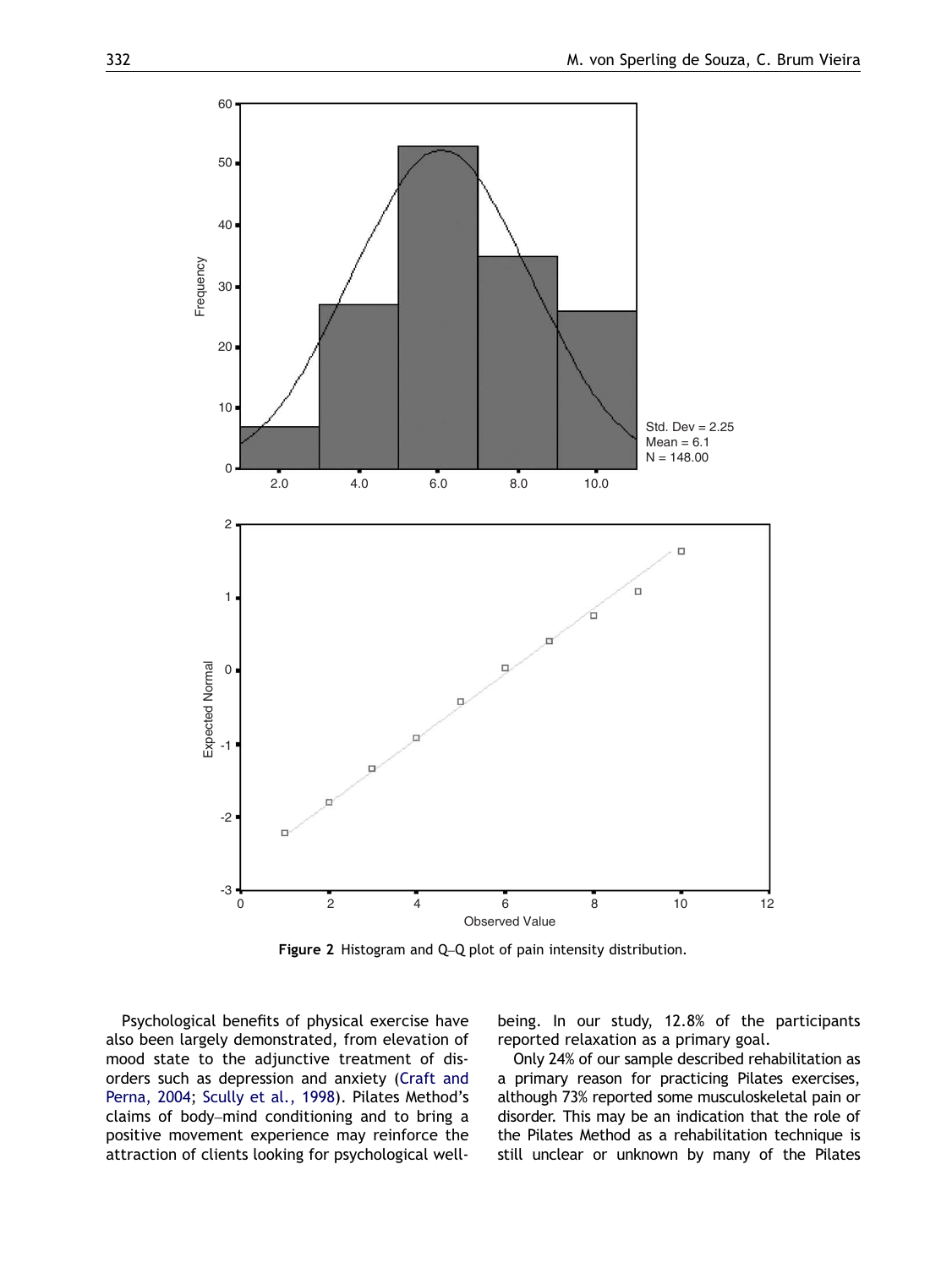<span id="page-5-0"></span>clients. Another possibility is that pain in our sample was not significant enough to demand a therapeutic intervention, despite subjective pain scores had a mean of 6 points, which we consider a moderate pain level. Of course, limitations in our pain evaluation, particularly the large proportion of pain intensity missing data, qualifies the interpretations made from these pain scores. In addition, Farrar et al. (2001) stated that baseline pain measurements can show a large variation between patients due to different interpretations of the pain scale. Therefore, caution should be exercised when analyzing these results.

The lumbar spine, followed by the cervical spine and the knee joint, were the most commonly affected sites. In fact, these three anatomical areas taken together represent close to 63% of all complaints. It is interesting to note that spine and knee disorders are usually of a complex nature, frequently becoming chronic and recurrent, and may lead to severe degrees of disability ([van Baar](#page-6-0) [et al., 1998](#page-6-0)). [Segal et al. \(2004\)](#page-6-0) suggested that incomplete efficacy of current therapies for the treatment of chronic pain may be one of the reasons why people look for other exercise regimens like the Pilates Method.

For clients with low back pain in particular (30% of all musculoskeletal complaints and 22% of our sample), Pilates focus on core strengthening might had been a reason for their interest in the Method. Recent papers (Akuthota and Nadler, 2004; Comerford and Mottram, 2001) point to the overriding importance of lumbar stability training and its impact on rehabilitation programs. As previously stated, core stability is one of the main goals of the Pilates Method and it is asserted to retrain deep trunk inhibited muscles, improving muscular active stiffness by co-contraction and thus increasing pelvic and lumbar stability (Akuthota and Nadler, 2004; [Richardson and Jull, 1995\)](#page-6-0). Recently, [Herrington and](#page-6-0) [Davies \(2005\)](#page-6-0) observed that asymptomatic subjects trained in Pilates exercises performed better on transversus abdominis isolation and lumbo-pelvic stability tests than subjects who practice regular abdominal curl exercises. Although these concepts and findings are quite technical, clients might be aware of them because scientific information is becoming more and more available for the general public. Statements from people who experienced successful rehabilitation outcomes with Pilates exercises may also be a way of clients becoming aware of the Method's therapeutic role.

## Conclusion

People presenting for Pilates training are predominantly middle-aged women, physically inactive and mainly interested in improving their posture and flexibility. Pain and disability reduction were apparently secondary goals, since only about one quarter of our sample sought the Pilates Method specifically for rehabilitation. On the other hand, the majority of our subjects reported some pain or musculoskeletal discomfort. This reveals a patient population in which Pilates-based rehabilitation may be applicable. Despite theoretical basis and observational positive results, future research utilizing experimental design is required to determine Pilates effectiveness as a therapeutic or prophylactic intervention.

#### Acknowledgements

Claudiane Vieira is the owner of 'Espaço Hara', the Pilates studio where this research was undertaken. This research was financially supported by the authors in its totality. No organization, institution or commercial party provided or will provide financial funds for this article or for its results.

## References

- Akuthota, V., Nadler, S.F., 2004. Core strengthening. Archives of Physical Medicine and Rehabilitation 85 (3, Suppl. 1), S86–S92.
- Anderson, B.D., Spector, A., 2000. Introduction to Pilates-based rehabilitation. Orthopaedic Physical Therapy Clinics of North America 9 (3), 395–410.
- Blum, C.L., 2002. Chiropractic and Pilates therapy for the treatment of adult scoliosis. Journal of Manipulative and Physiological Therapeutics 25 (4), E3.
- Boulé, N.G., Haddad, E., Kenny, G.P., Wells, G.A., Sigal, R.J., 2001. Effects of exercise on glycemic control and body mass in type 2 diabetes mellitus. Journal of the American Medical Association 286 (10), 1218–1227.
- Bullock, M.P., Foster, N.E., Wright, C.C., 2005. Shoulder impingement: the effect of sitting posture on shoulder pain and range of motion. Manual Therapy 10 (1), 28–37.
- Chan, Y.H., 2003. Biostatistics 101: data presentation. Singapore Medical Journal 44 (6), 280–285.
- Chang, J.T., Morton, S.C., Rubenstein, L.Z., et al., 2004. Interventions for the prevention of falls in older adults: systematic review and meta-analysis of randomised clinical trials. British Medical Journal 328, 680.
- Chang, Y., 2000. Grace under pressure. Ten years ago, 5,000 people did the exercise routine called Pilates. The number now is 5 million in America alone. But what is it, exactly? Newsweek 135 (9), 72–73.
- Comerford, M.J., Mottram, S.L., 2001. Functional stability retraining: principles and strategies for managing mechanical dysfunction. Manual Therapy 6 (1), 3–14.
- Craft, L.L., Perna, F.M., 2004. The benefits of exercise for the clinically depressed. Primary Care Companion to the Journal of Clinical Psychiatry 6 (3), 104–111.
- Farrar, J.T., Young, J.P., LaMoreaux, L., Werth, J.L., Poole, R.M., 2001. Clinical importance of changes in chronic pain intensity measured on an 11-point numerical pain rating scale. Pain 94, 149–158.